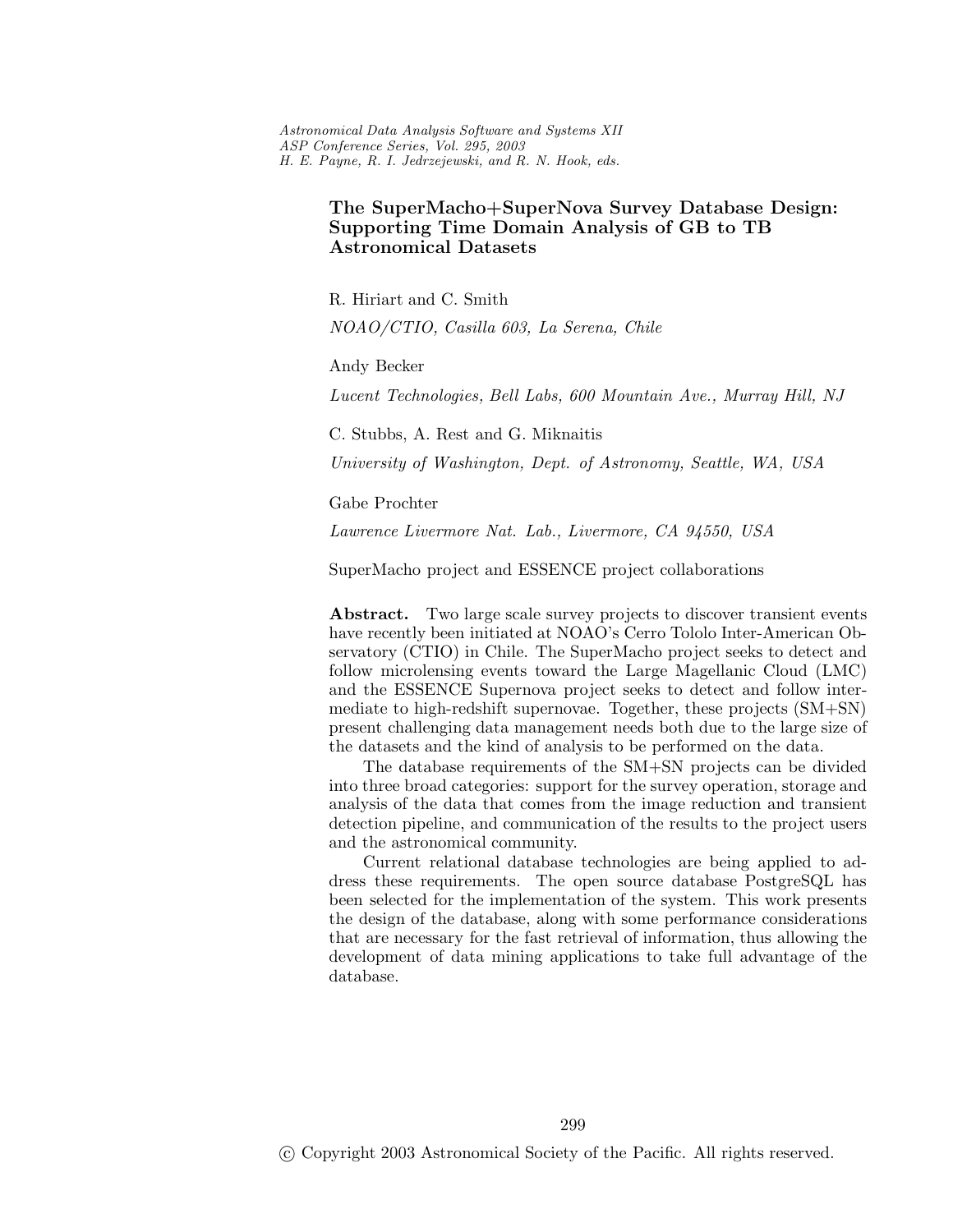## **1. Introduction**

The combination of wide-field CCD detectors and increased computing power has opened the opportunity for the study of astronomical events over large spatial scales **in the time domain**. Over the past few years, interest in such studies has grown, as most recently demonstrated by the growing support for the Large Synoptic Survey Telescope (LSST). At CTIO, we have recently begun two large scale synoptic surveys which serve as precursors to LSST, exploring the parameter space of managing large (GB to TB) datasets in **real-time** in order to achieve the scientific goals of the projects. The SuperMacho project is designed to study microlensing events due to MACHOs (MAssive Compact Halo Objects) passing in front of the background of stars in the LMC. The goal of this survey is to monitor millions of stars in the densest portions of the LMC in order to detect  $\approx$ 12 microlensing events per year over a five year period. The ESSENCE project aims to constrain the equation of state of dark energy through the study of intermediate redshift (0*.*15 *<z<* 0*.*75) supernovae (SNe). In order to accomplish this goal, this survey must discover ≈200 type Ia SNe distributed evenly over the redshift range during the five year lifetime of the project.

These two survey projects have many common data management requirements. Both are designed around an observing cadence of a half night every other night during dark and grey time on the CTIO Blanco 4m telescope. The observing period lasts for three months (October through December). Each produces 10 to 15GB of data per half-night of observing (for a total of  $\approx$ 25GB per night). Both projects must process this data in near-real-time and automatically detect faint transient sources. These transients must be cataloged, matched against previously known variable sources, and if new, classified and announced to the astronomical community to allow for rapid follow-up on other telescopes around the world. A modern database optimized for time-domain science is necessary to support the combined SM+SN projects and manage the millions of transient detections which are produced.

## **2. Database Schema**

In general terms, the database requirements of the  $SM+SN$  projects are:

- Support for the survey operations
- Storage and analysis of the pipeline output data
- Communication with users and the astronomical community

As the observations take place, a considerable amount of information is generated. This information includes: observation (coordinates, exposure time, airmass, seeing sky conditions, etc.), area of sky covered, images produced, and related calibration frames.

The entity **observation** represents the action of pointing a given **optical system** to a point in the sky, at a given time, and performing an astronomicalobservation of an **obs object**. Since the SM+SN survey projects have divided the sky into predetermined *fields*, it makes sense to attach to the **obs object** entity the attributes that define these fields. As a result of the **observation**, an observation file (**obs file**) or image is generated and stored in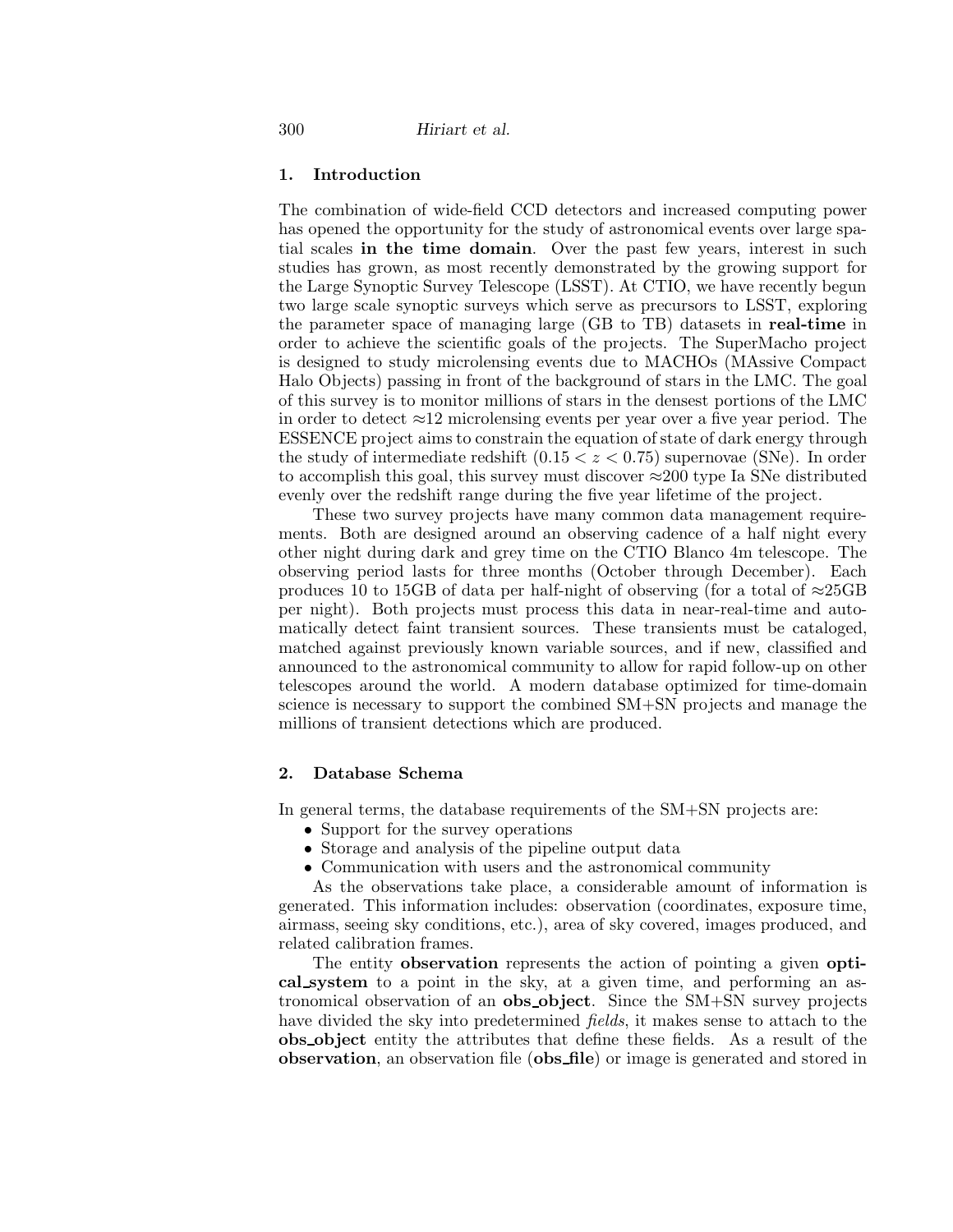a given physical location. Associated calibration frames may be taken before or after the **observation** to which they are linked.

The SM+SN pipeline reduces the images creating **reduced images** entities, after applying cross-talk correction, WCS calibration, bias subtraction and flat fielding. The pipeline then proceeds through image subtraction and transient detection. A set of entities have been added to allow the definition of pipelines in the database. A **pipeline** is composed of individual **stages**. The execution of the pipeline at a given time is represented by the entity **pipeline run**, which is configured by **pipeline parameter**s and a set of **stage parameter**s. The input of a **pipeline run** is an image and the output is a set of **var detection**s and **abs detection**s, which represent the potential transient objects and absolute (non-transient) objects identified by the pipeline. This structure allows us to track the parameters that were used to generate any result stored in the database.

As a result of the transient analysis, a set of detections (**var detections**) is generated for each processed image. These detections, including positions and all additional information produced by the analysis, are stored in the database, together with the relationships between the detections and the images, observations, and pipeline runs they come from. Because of the inherent precision of the observations and numerical analysis performed by the pipeline, two detections which were presumably generated by the same source at different epochs do not necessarily share the same exact spatial coordinates, although they are very close. As a result, the detections need to be aggregated into *clusters* (**diff clusters** entity) around the same spatialcoordinates before the extraction of lightcurves and object classification. A number of entities have been defined to take into account the different kinds of classifications for an object. As one object can be classified in different ways depending on the classifier, a **diff classifier** entity along with a ternary relationships have been defined.

To effectively communicate the results of the transient analysis, a web site is being developed which integrates the PostgreSQL database through PHP, Perl, and Python. The delivery of data products to the community will eventually make use of XML-based technologies as these evolve to meet the needs of the surveys and the astronomical community.

#### **3. Performance Considerations**

Because of the large sizes of some tables (for year 2001 SuperMacho observations, the size of the **var detection** table is over 20 million tuples), it is necessary to define convenient access methods over these tables in order to get answers for queries in a practical time. Currently, PostgreSQL implements Hash, B-tree and R-tree indices into its database management system.

One critical query over the database was the search for detections in a box in the sky. An R-tree was created for this purpose, but because it is not possible to define R-trees over more than one column in the current PostgreSQL release, it was necessary to create an additionalcolumn in the **var detection** table of type "box". This type is not part of the SQL standard, but is one of the objectoriented extensions of PostgreSQL. These boxes were initially generated as a function of the Full Width Half Maximum values of the detections, although